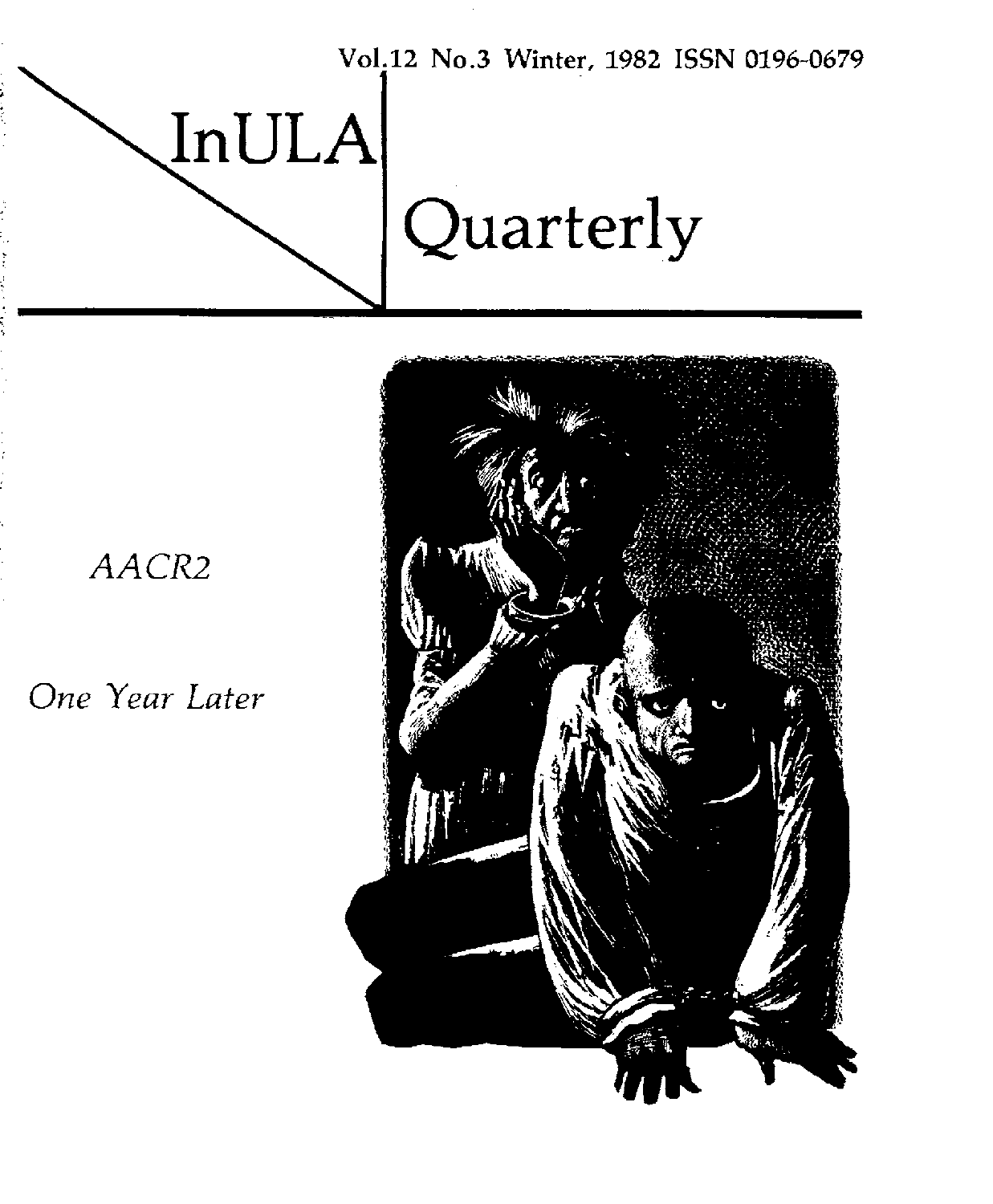## 

**Implementation at the UGL** patrons are often students who use the **Undergraduate Library** library for less sophisticated research purposes. many of whom may not be aware of the dif-The effect of the AACR2 implementation on ferent forms of a given personal name. They the Undergraduate Library should first be conthe Undergraduate Library should first be con-<br>sidered with regard to the types of users it has, reference desk, looking for the most popular reference desk, looking for the most popular.